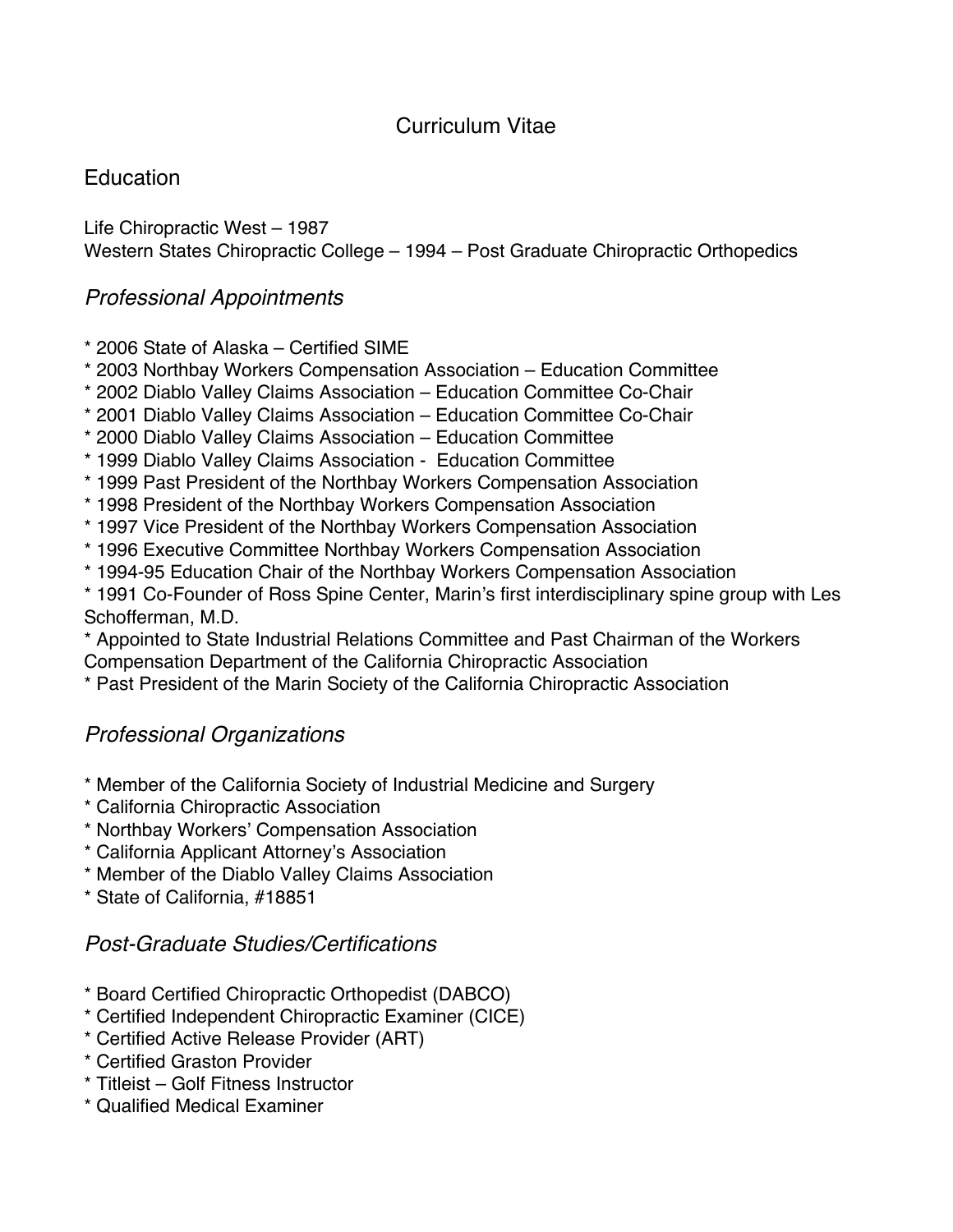\* Industrial Disability Evaluator – certification by CCA

\* QME Continuing Education Provider IMC (#360) through NBWCA

*Presentations (Partial List)* 

September 12, 1992 - Life West Chiropractic College, San Leandro, California Advanced Diagnostic Testing in Axial Skeletal Pain

September 21, 1993 - NBWCA Seminar An Interdisciplinary Look at Low Back Pain: w/Robert Byers, M.D., Les Schofferman, M.D., Martin Schaffer, Ph.D.

October 24, 1995 – NBWCA Seminar "The Rateable Report" w/Richard Baker, M.D., Bill Ferchland, Esq., John Levering, Esq., Linda Green (Rater, WCAB)

May 9, 1996 – NBWCA Seminar Medical Legal Reporting – 1996 Update Seminar w/ William Ramsey, M.D., John Bloom, Esq., John Levering, Esq. (M&F), Carl Brakensiek (CSIMS)

August 7, 1996 – CAAA, Redwood Chapter Treatment Guidelines

August 28, 1996 – Cal Comp Chiropractic Care and Workers Compensation Treatment Guidelines

April 15, 1997 – State Farm Chiropractic Care and Workers Compensation Treatment Guidelines w/ Barbara Walsh, Esq. (M&F)

April 17, 1997 – NBWCA Medical Update 1997 Moderator – w/ William Ramsey, M.D., Richard Jordan, Esq., Jim Kneisler, Esq., Kathy Dervin (DWC)

April 22, 1997 – San Francisco ICA Treatment and Rating of Upper Extremities w/ Stephen Conrad, M.D., Luis Perez Cordero

June 12, 1997 – San Francisco IC "Treatment Guidelines for Knee and Back"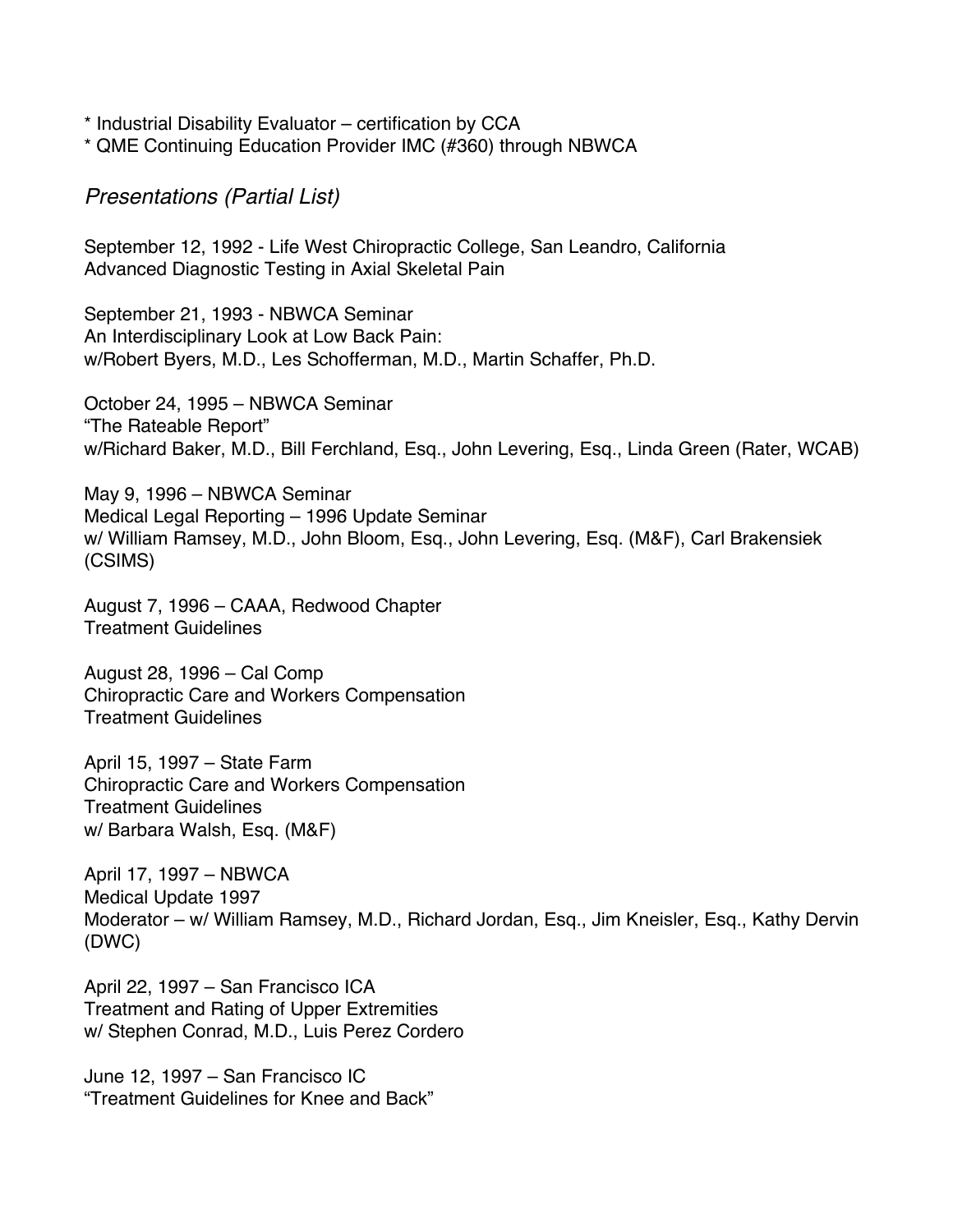w/ Marvin Lipton, M.D., Richard Lieberman, M.D., Barbara Walsh, Esq.

October 2, 1997 – Republic Indemnity Chiropractic Care & Workers Compensation w/ Barbara Walsh, Esq.

October 21, 1997 – NBWCA QME Continuing Education Seminar w/ Alfredo Fernandez, M.D., Thomas Leonard, M.D., Richard Lieberman, M.D., Bill Ferchland, Esq., Jim Ponzio, Esq., Luis Perez Cordero

November 21, 1997 – California Indemnity Life After Minnear and Treatment Guidelines w/Barbara Walsh, Esq.

April 8, 1998 – CCA Marin Society Treatment Guidelines w/Raymond Wedmore, Esq.

June 2, 1998 – Cal Comp Life After Minnear and Treatment Guidelines w/Barbara Walsh, Esq.

July 16, 1998 – Diablo Valley Industrial Claims Association Fighting the Treating Physician Presumption w/ Barbara Walsh, Esq.

October 16, 1998 – NBWCA QME Education Seminar – Med Legal Update 1998

December 3, 1998 – CCA Marin Society Treating Physician Update w/John Bloom, Esq.

May 19, 1999 – State Farm Fighting the Treating Physician Presumption w/ Barbara Walsh, Esq.

November 12, 1999 – Northbay Workers Compensation Association Commenting on Reasonable Treatment w/Les Schofferman, M.D.

May 18, 2000 – Industrial Claims Association Introduction to Managing Chiropractic Claims

September 26, 2000 – Northbay Workers Compensation Association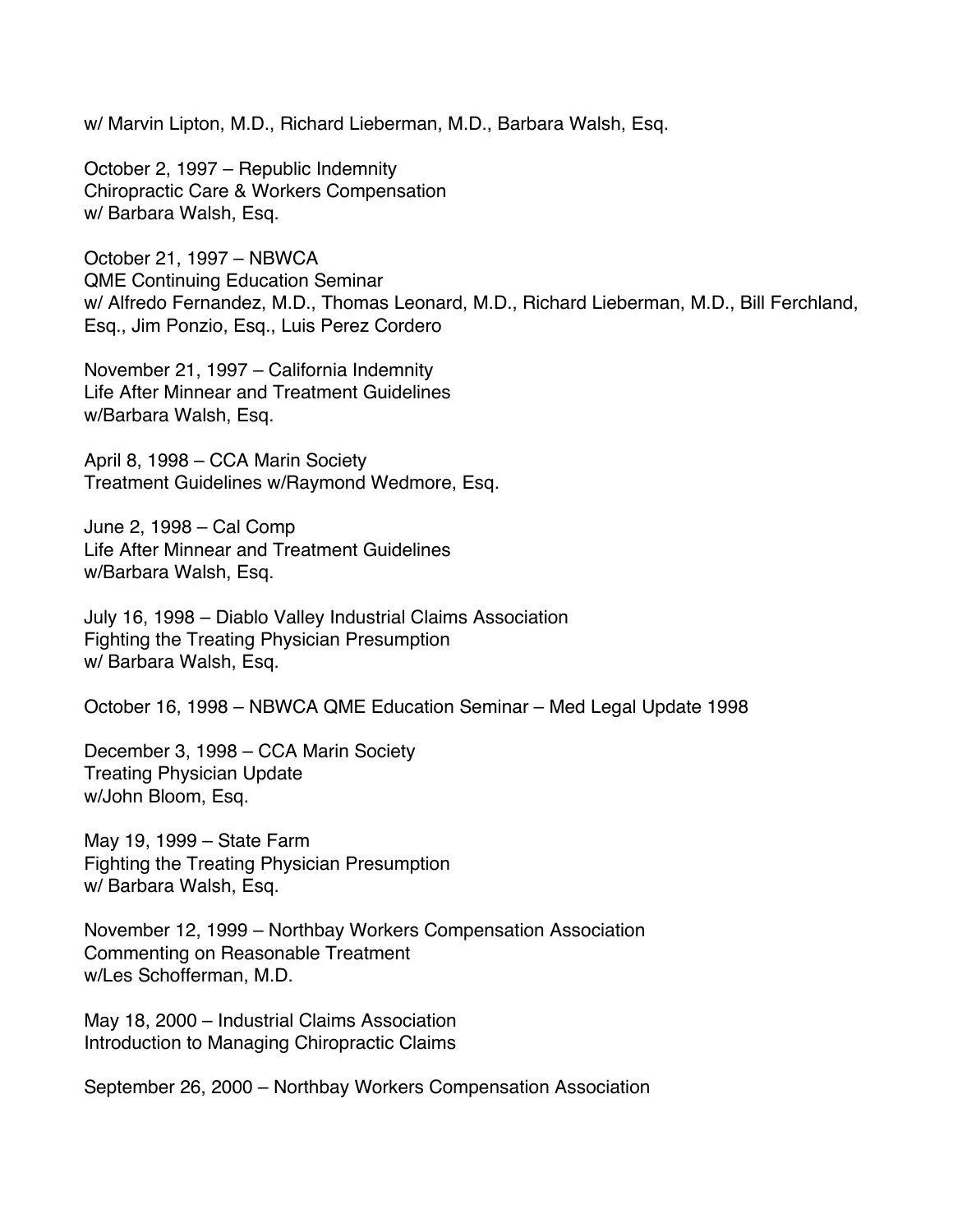Commenting on Reasonable Treatment with Les Schofferman, M.D.

August 30, 2001 – San Francisco City Workers Compensation Association Cracking the Myth of Chiropractic Care

December 10, 2002 – Republic Indemnity Managing Chiropractic Claims

April 10, 2003 – Octagon Risk Services Managing Chiropractic Claims

**J**uly 22, 2003 – State Compensation Insurance Fund, San Francisco Managing Chiropractic Claims

August 23, 2003 – Diablo Valley Industrial Claims Association Alternative Medicine

May 27, 2004 – San Francisco IC DC and PT Management in Workers Compensation

September 13, 2005 – NBWCA Update on Chiropractic Treatment w/ACOEM Guidelines

November 8, 2005 – American Association of Legal Nurse Consultants, Bay Area Chapter of Northern California Utilizing Chiropractic Agreed Medical Evaluations

May 31, 2008 – NBWCA QME Seminar Future Medical Treatment with Evidence Based Care

#### *Seminars Taught*

*(Assistant)* 

April 20-23, 2006 – San Francisco Active Release Technique: Upper Extremities

May 20-22, 2006 – Rome, Italy Active Release Technique: Spine

September 14-17, 2006 Active Release Technique: Upper Extremities